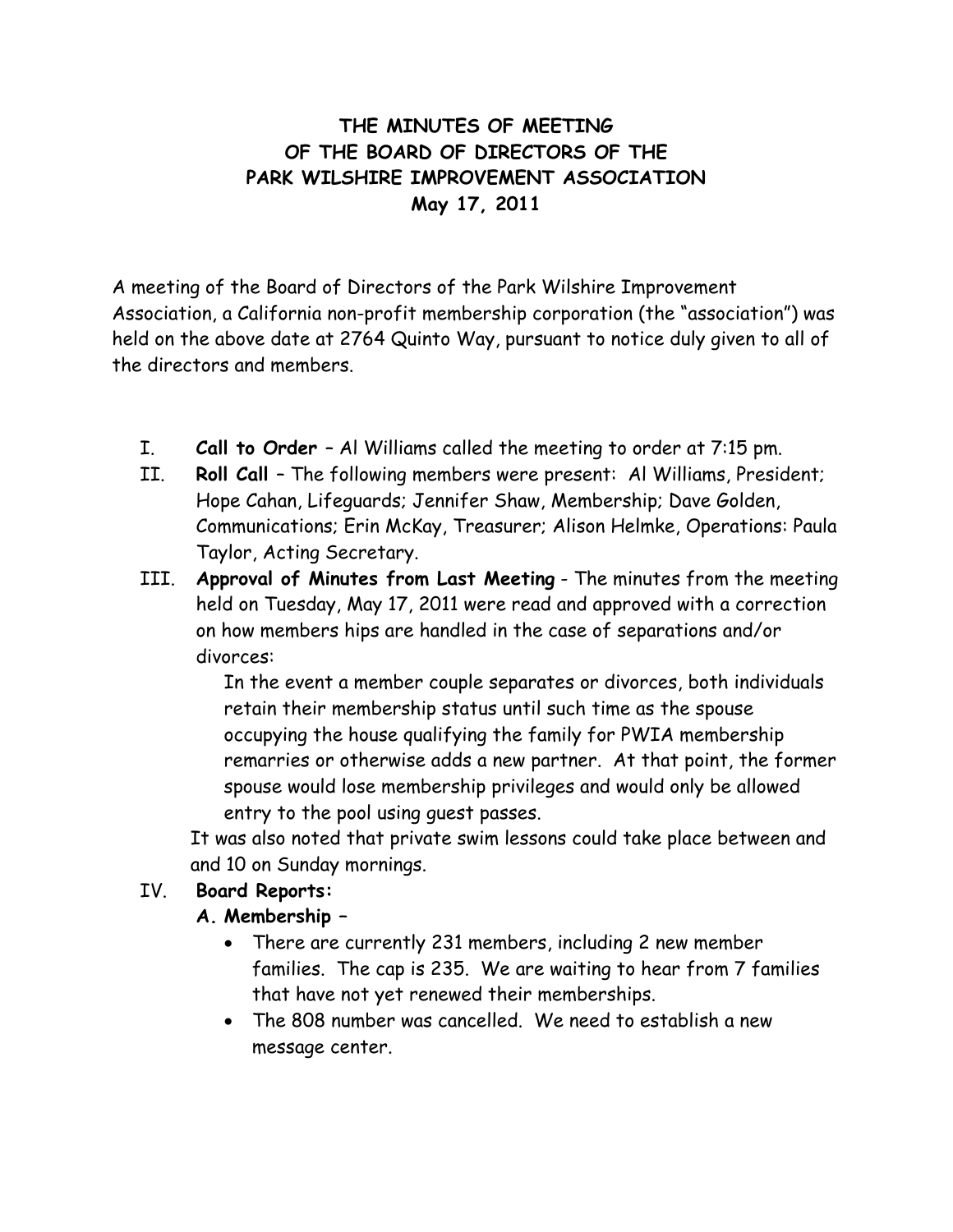# **B. Operations** –

- Clean up day went well. The volunteer heading up cleaning of the lounge chairs did an exceptional job and will be thanked with extra guest passes or a Starbuck's card. Other volunteers will receive gift cards.
- Lifeguard Joe Cubani, put in extraordinary effort and will be given a Starbuck's card.
- Chairs need to be moved into position before opening. They are still grouped in the areas where they were cleaned.
- The bathrooms need to cleaned prior to opening. We will use the same schedule as last year.
- Al will try to fix the broken toy box lid.
- He will also buy a fourth umbrella.
- Alison is working with the electrician to correct s few problems.
- Alison got bids on replacing the fence barriers in front of the bathrooms.
	- o Option 1 \$2,450 to replace the fences, fix the trim near the men's room that has dry rot, and add a ramp in front of the women's room to allow wheelchair access.
	- o Option 2 \$975 to replace four support posts and reuse existing fencing. The cost seems high, so we are seeking a bid itemizing time and materials.

## **C. Lifeguards –**

- The first aid packs are ready to give to the guards.
- The guards will need key cards.
- Guards start on the  $28^{th}$  and will begin working full time on June 9th.
- Alison was contacted by a non-member trying to get into a specific swim lesson slot. She was referred to Hope, who will explain that members have priority.
- The lifeguards will be provided with T-shirts.
- We will be supplying each swim instructor with a rash guard suit this summer as a one year trial. The cost will be \$25 for each of the seven instructors.
- There is no outlet for the time clock. An electrician will be called to install one in the guard room.
- We are low on guards and an announcement will be sent to the membership soliciting recruits.